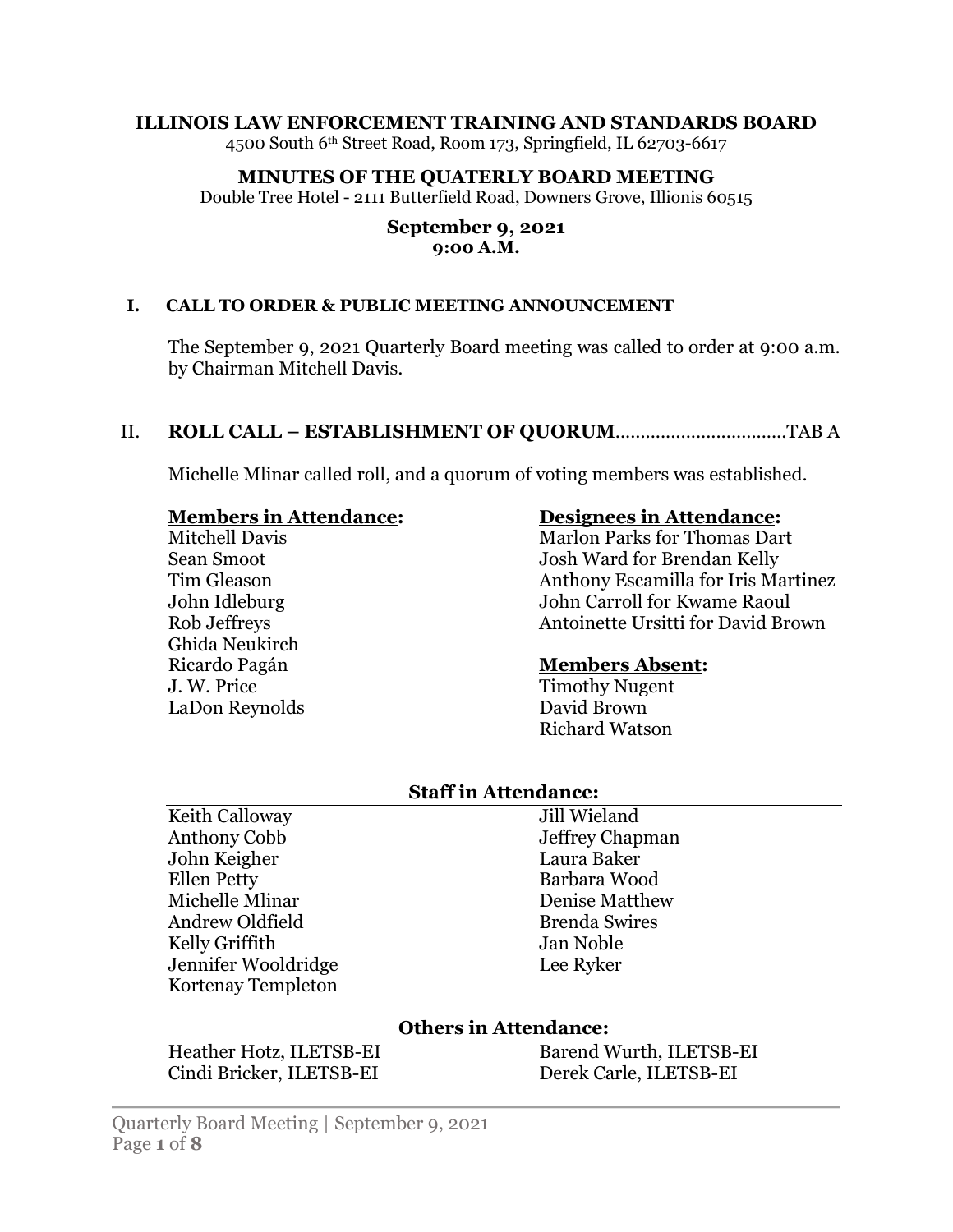Shane Casey, Channahon PD Joe Schweihs, MTU 3 April Morris, MTU 3 Bradley Hertzmann, MTU 16 Chuck Doan, MTU 15 Doug Cappetelli, MTU 1 JT Wooldridge, MTU 10 Scott Williams MTU 14 David Oliver, Police Law Institute Darryl Harlan, CLC Police Marcus Hargrett, Retiree Cook County Sheriff Donna Hargrett, Retiree Cook County Sheriff Michael Schassburger, Cook County Sheriff Antonio Imhof, Cook County Sheriff Marie Rangel, Cook County Sheriff Michael Schlosser, PTI Joe Prosser, DuPage County Sheriff/PTI Pete Smith, ILEAS David Hayes, MTU 14 Brad Oyer, MTU 13 Robert Siron, MTU 8 Heather Grove, MTU 7 Brian Fengel, MTU 7 Christina Stephens, MTU 13 Martin Schafer, MTU 3 Tad Williams, MCLETC Todd Carlson, Hanover Park PD Joe Florip, Waukegan PD Mike Reyes, Waukegan PD

**III. PLEDGE OF ALLEGIANCE** (Chairman Davis)

### **IV. MOMENT OF SILENCE FOR FALLEN OFFICERS** (Chairman Davis)

# **V. DISTINGUISHED SERVICE AWARD**

Doug Fargher, retired Director of MTU 1 - not in attendance, staff will send his award

Laura Baker, ILETSB Board Staff – Laura is retiring after 30 years with the Board Tim Gleason, past Board Chairman, was presented with an award for all his years of service as Chairman of the Board

Tad Williams, was presented with a recognition of leadership award

# **VI. INTRODUCTION OF GUESTS & VISITORS**

# **VII. APPROVAL OF MINUTES**

A. Special Meeting of the Board (Open Session Only)…..…………………………..TAB B June 9, 2021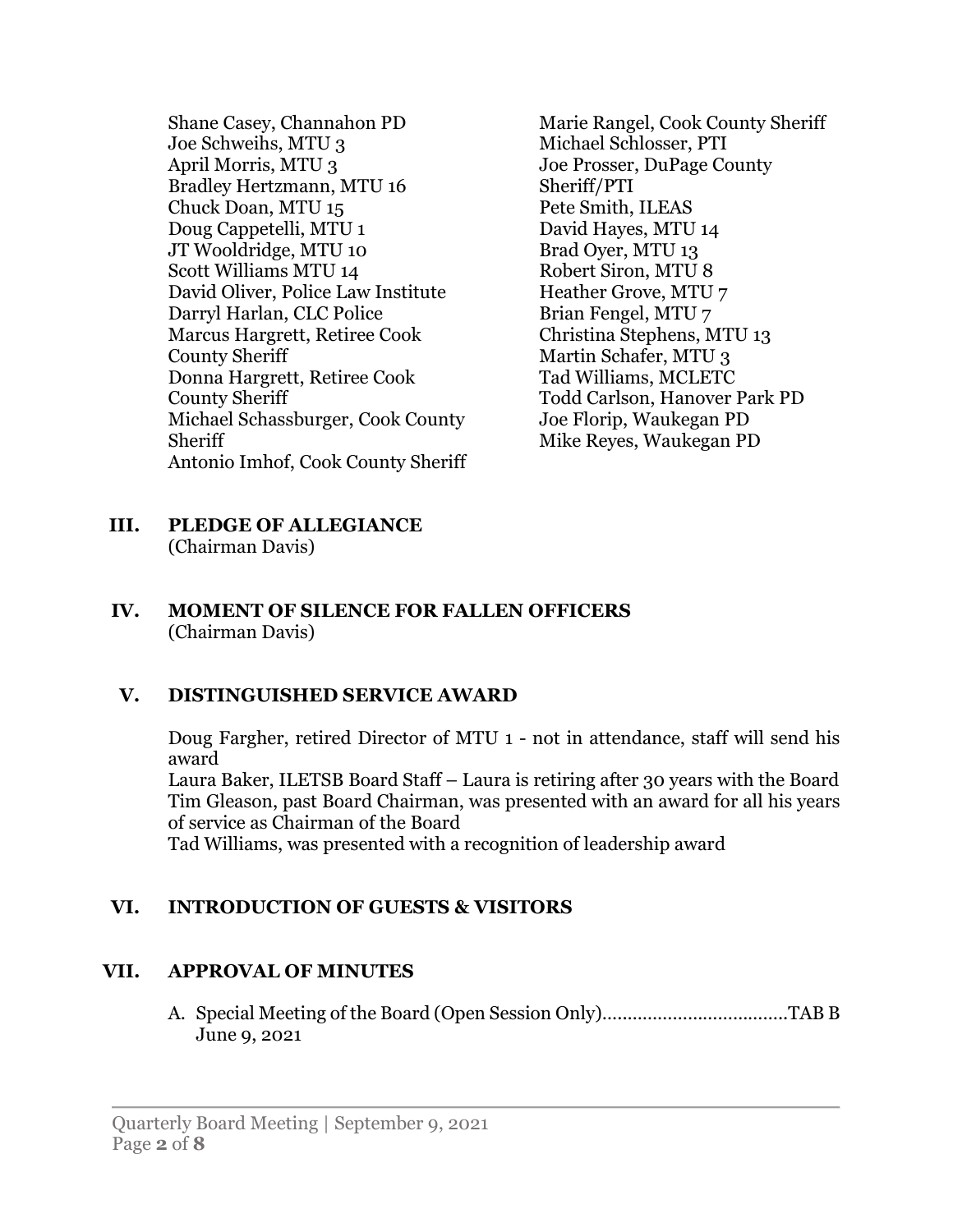## *Motion was made by Smoot, seconded by Neukirch, and carried by all members present to approve the Special Board Meeting Open Session minutes from June 9, 2021.*

B. Curriculum and School Standards Advisory Committee Meeting…………..TAB C June 9, 2021

*Motion was made by Idleburg, seconded by Smoot, and carried by all members present to approve the minutes of the Curriculum and School Standards Advisory Committee Meeting from June 9, 2021.*

C. Joint Finance & Legislative and Executive Committee Meeting…..………..TAB D June 9, 2021

### *Motion was made by Smoot, seconded by Reynolds, and carried by all members present to approve the minutes of the Joint Finance & Legislative and Executive Committee Meeting from June 9, 2021.*

D. Quarterly Board Meeting………………………………………………………………….TAB E June 10, 2021

*Motion was made by Smoot, seconded by Idleburg, and carried by all members present to approve the minutes of the Quarterly Board Meeting from June 10, 2021.*

## **VIII. REPORT OF STANDING ADVISORY COMMITTEES**

A. Curriculum and School Standards Advisory Committee……………………...TAB F

Committee Chair LaDon Reynolds stated there were no new courses to approve at this time. He stated that Kelly Griffith gave an update on the curriculum revisions being done by UIS. The Project for Public Safety and Justice is continuing to review and update BLE, BCO and CSO courses; BLE is underway, with BCO and CSO content review in the near future. The Mandatory Firearms curriculum is under revision and it will hopefully be completed for the December Board Meeting. John Keigher gave an update on the special court security courses, online and in person, being developed for the IL Supreme Court office. The team is working with the Executive Institute on the course development. Griffith presented the list of In-Service and Lead Homicide courses to be approved from June through August as found in TAB F, all were unanimously approved. Keigher gave an update on SRO courses to be approved, all were unanimously approved. Griffith presented the revised In-Service Guidelines to be effective January 1, 2022. Keigher then addressed the recent executive order requiring masks and vaccines, he shared a draft of the Boards revised guidelines addressing this and the draft was given a preliminary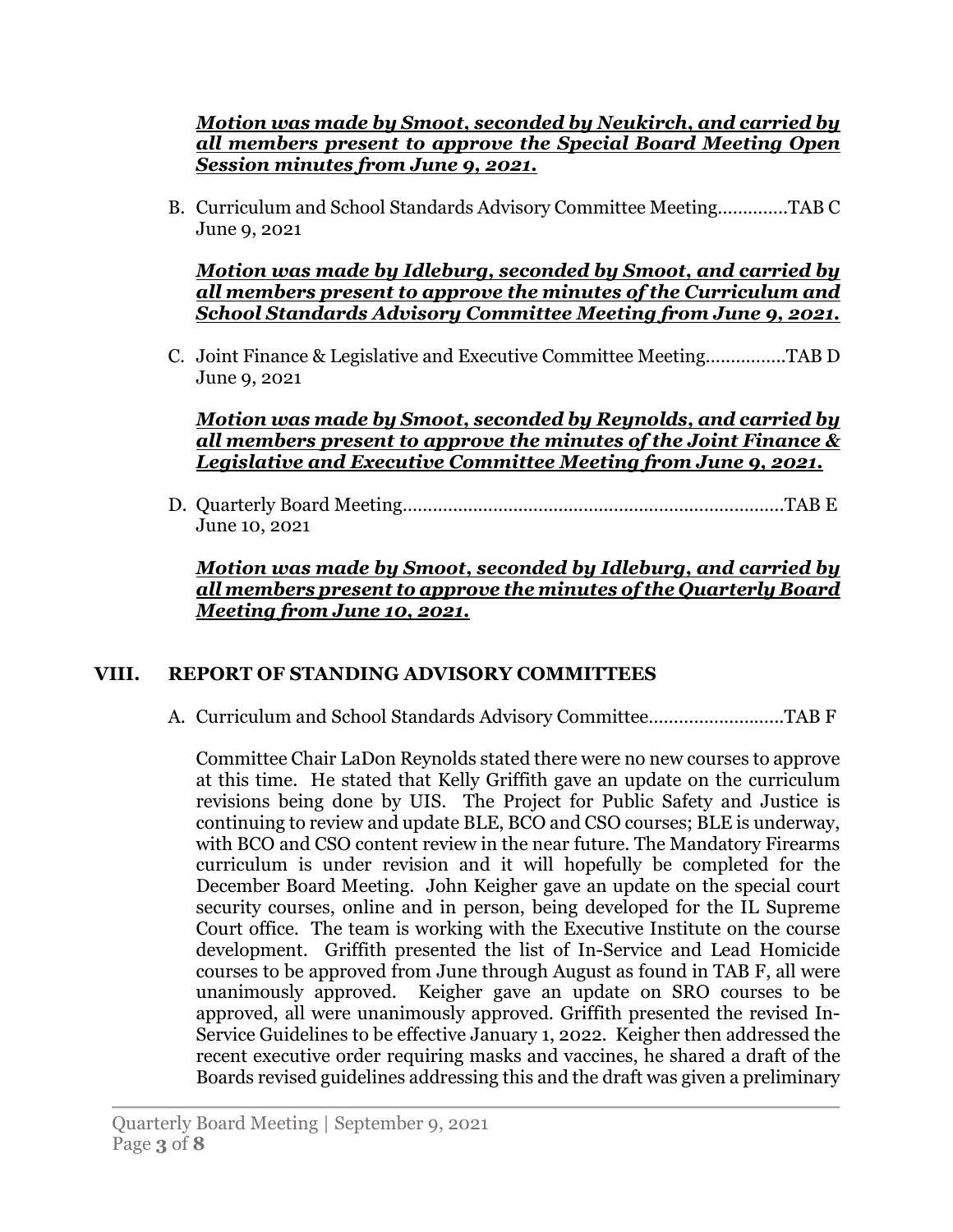approval by the committee. Reynolds stated they also addressed the recent request from Prairie State College to establish an academy in the South Suburbs of Chicago. There was a preliminary meeting held last week and we will continue to review this possibility for the future.

*Motion was made by Smoot, seconded by Neukirch, and carried by all members present to approve the Curriculum and School Standards Advisory Committee report.*

B. Joint Finance & Legislative and Executive Committee…..............Verbal Report

Chairman Smoot stated the committee reviewed financial reports presented by Denise Matthew regarding the surcharge fund. We anticipate the MTU's being paid out in a more expedited manner going forward. FY22 Budget was approved. Litigation report from Keigher, he stated none are pending and we are working on the trailer bill at this time. Ellen Petty gave a personnel report and Smoot stated the Board is filling a number of positions and to watch our website. Keigher gave a report on the Body Camera Grants and staff has been instructed to work on changing two areas of the grant; getting storage covered by the grant and red light camera issues.

## *Motion was made by Neukirch, seconded by Reynolds, and carried by all members present to approve the Joint Finance & Legislative and Executive Committee report.*

# **IX. EXECUTIVE MATTERS**

- A. Financial Items Denise Matthew
	- 1. Fiscal Information (through August 15, 2021)……………………………….TAB G

Tab G contains the financial information for the meeting. Page one shows the traffic surcharge fund deposits, with one additional deposit being made since the report was compiled bringing the deposit balance to \$1,663,211. The fund balance, \$5,977,087, will drop rapidly once we release training payments, the comparison pages follow.

The camera grant fund also had an additional deposit bringing the deposit total to\$911,704, with the fund balance being \$1,739,578. Page 9 shows interest.

Academy Enrollments: Pages 11-14 show anticipated enrollment for first six months of FY22.

*Motion was made by Smoot, seconded by Gleason, and carried by all members present to approve the Fiscal report.*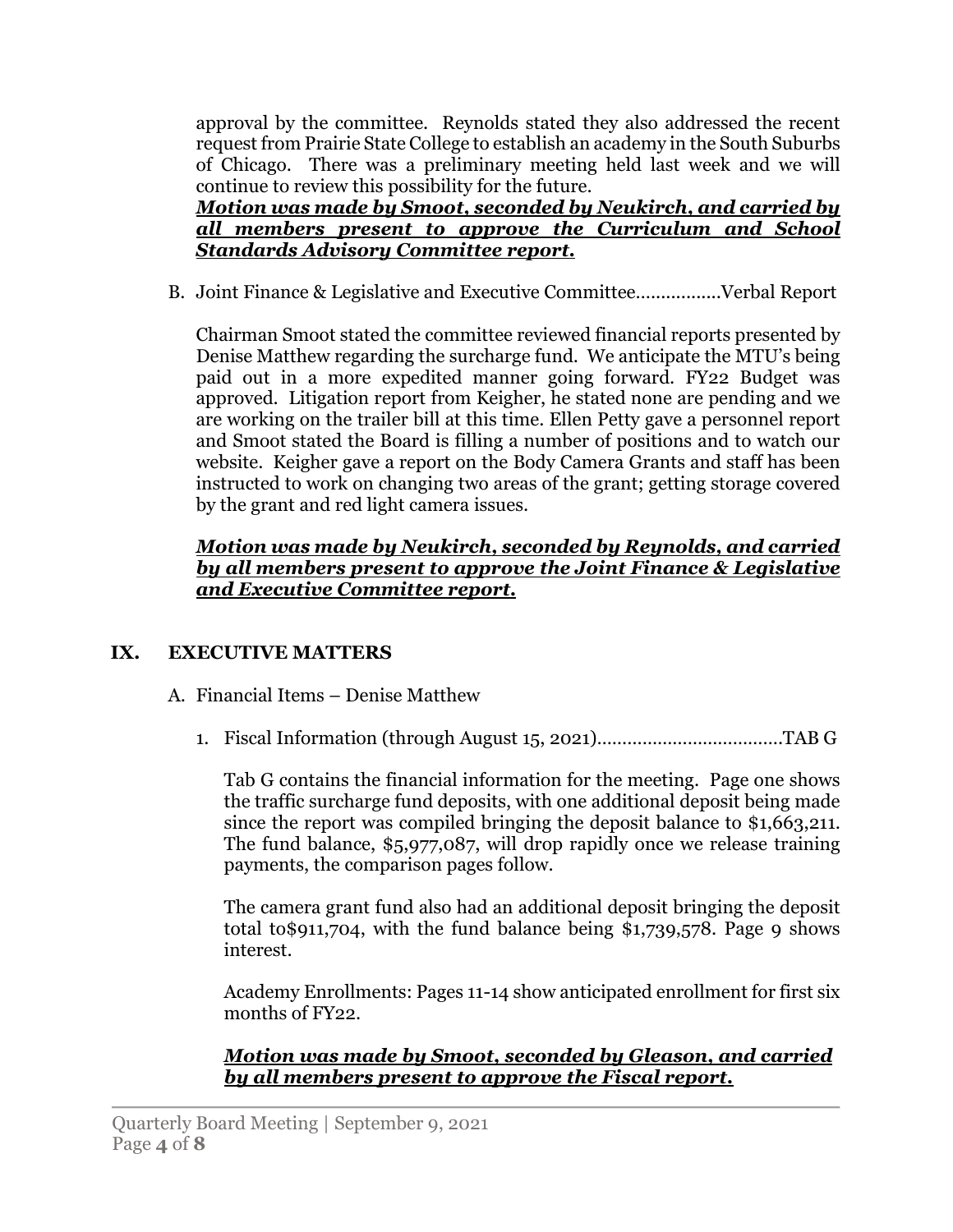2. FY22 Budget Update………………………………………………………..Verbal Report

The Budget presented in June was approved by the legislature and signed by the Governor.

B. Chairman Remarks……………………………………………………………….Verbal Report

Chairman Davis opened with a thank you to the Board and staff. Stating that sitting on this particular Board is a heavy lift and you have to want to be here with all that is required to carry out what is coming our way. He thanked Interim Director Keith Calloway for stepping up and doing a tremendous job.

Chairman Davis stated our number one focus now is staffing as the current staff is not enough to handle what is coming. He stated our second most important focus is funding, we cannot have unfunded mandates and expect everything to work.

Trailer bill talks have started and we are working with legislatures to address the issues.

To the audience, please let us know if there are issues so they can be addressed. If we don't know of an issue, we can't fix it.

C. Law Enforcement/Corrections/Court Security Waiver Disposition Quarterly Report…………………………………………………………………………………………...TAB H

### *Motion was made by Price, seconded by Gleason, and carried by all members present to approve the Waiver Disposition Quarterly Report.*

D. Legislative and Litigation Update………………………………………….Verbal Report

Keigher reported there is no litigation against the Board at the moment.

HB1092 Public Act 102-345: This addressed firearm restraining orders, created a policy for when a firearm must be relinquished due to a restraining order. It instructed the Board to include training on this in the curriculum and create a special in-service course mandated annually.

HB2784 Public Act 102-580: This bill created the state's new 988 emergency number for people in crisis, it is designed to redirect calls away from law enforcement agencies to social service responders. However, not many areas of the state have the resources to do this so it will be a long transition period. The bill requires Fire Services, EMT's and social service agencies to work together for training. Since this effects our CIT training we have reached out to the Governor's office to offer our assistance.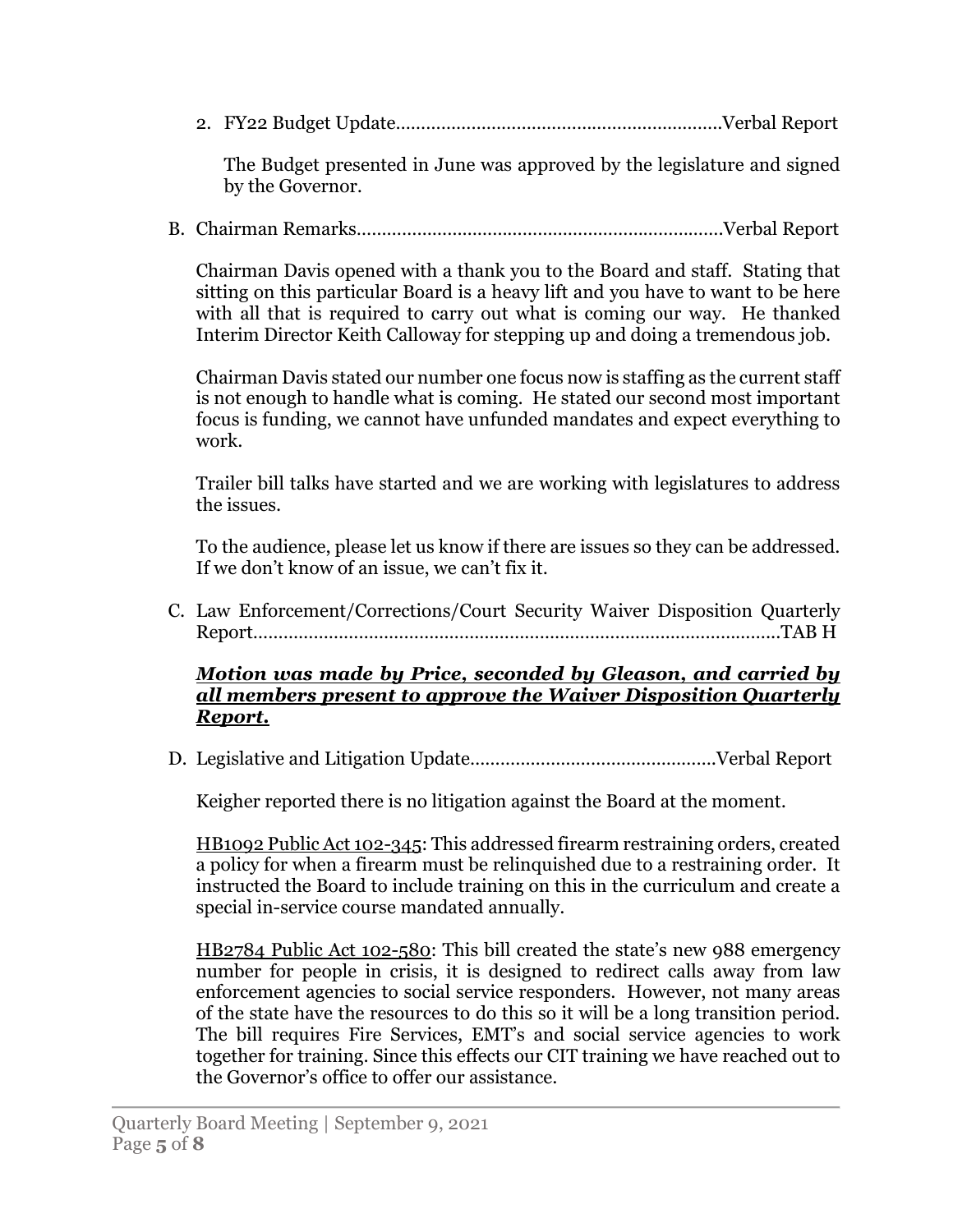## **X. PROGRAM PROGRESS REPORTS AND CONCEPTS**

A. Illinois Law Enforcement Executive Institute……………………………………….TAB I

Heather Hotz stated that last week they completed their New Chiefs of Police orientation held in Springfield, it's a 25-hour orientation held annually. This year there were 55 new chiefs in attendance  $-73\%$  of those attending were from cities of 10,000 people or less.

Hotz, asked everyone to save the date, she announced April 12-13, 2022 will be the next Women in Criminal Justice conference.

Chairman Davis asked if they would ever consider holding a refresher for long standing chiefs to update them on any new materials. Hotz commented she would get with him to discuss.

B. A Statewide System of In-Service Training (ASSIST) Program and Specialized Training Programs……………………………………………………………………………TAB J

Griffith stated there is nothing more to add to Tab J, and gave a shout out to the MTU's for continuing to put on great training in spite of their limited resources.

C. CIT & SRO Training Update……………………………………………………………...TAB K

Wooldridge had nothing additional to add to Tab K. She stated the CIT conference was a hit, and thanked Deputy Chief Ursitti for attending. She also noted that recently, Aaron Landers, one of our 10-year CIT instructors passed away.

D. Part-Time Basic Training Update………………………………………………………TAB L

Griffith stated she had nothing additional to add to Tab L.

E. Personnel Updates…………………………………………………………………………..TAB M

Petty stated her report is under Tab M, but also wanted to take this opportunity to recognize our new employees, since the June Board meeting, we have in attendance; Kortenay Templeton – Systems Administrator (July 1), Anthony Cobb – Deputy Director of Operations (August 16), and Kelton "Kelly" Ingram – Associate Director of Information Services (September 1).

Please see our website, on the front page there is an employment opportunity section, click on the link to take you to our specific job postings.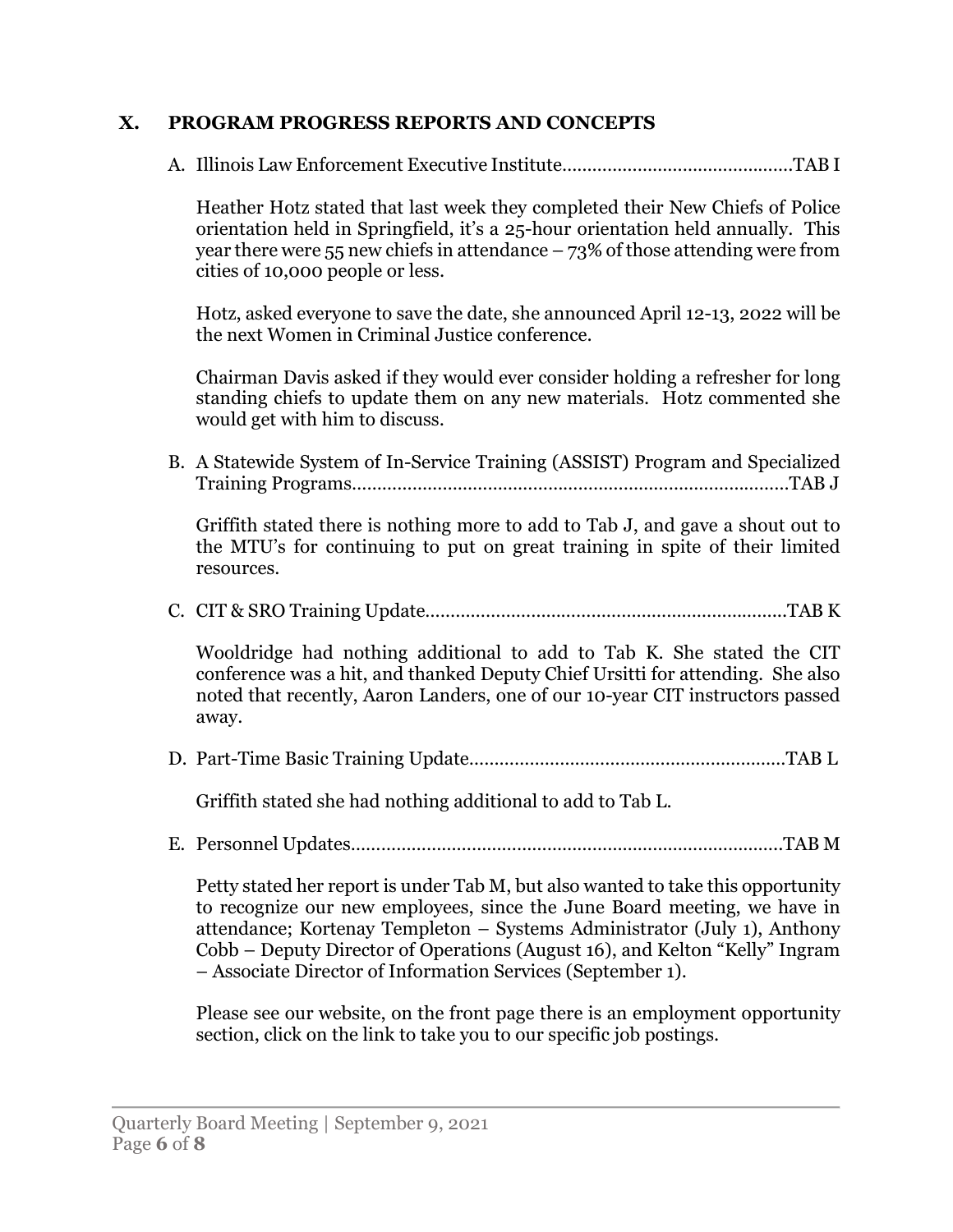*Motion was made by Smoot, seconded by Idleburg, and carried by all members present to approve all Program Progress Reports.*

# **XI. UNFINISHED BUSINESS**

## A. Camera Grant Update

The FY21 Grant application period came to a close in June, 130 agencies submitted applications which is over a 30% increase over last year. Because agencies must be compliant on their mandates, Board staff worked with agencies to get their training completed. In the end, 86 agencies were given an award and they have until September 15th to submit the proper paperwork. As of now \$1.4M had been disbursed and we expect this number to rise to \$2.2M after all the paperwork is complete.

The Board had previously approved \$2M allotment to be awarded, we are asking the Board to raise the amount to \$2.25M. There is enough money in the surcharge fund to cover the requested increase.

## *Motion was made by Smoot, seconded by Neukirch, and carried by all members present to approve the increase for the Camera Grant allotment to \$2.25M.*

B. Mandated Ethics Training for Board Members

Ethics Officer Griffith noted we are in full compliance with our staff for the 2021 ethics training and almost in full compliance with the Board members. The next training, Harassment & Discrimination Training, will be out in November.

C. Mental Health Screening Policies

Keigher stated with the new SAFE-T Act, the Board is charged with establishing statewide standards for regular mental health screenings for probationary police officers and we have reached out to some of our instructors and others to compile information. Keigher passed out the draft recommendations, we know cost is an issue, but we would like to pass them preliminarily today to get them up on our website and out for public comment. They address several levels of an officer's career; pre-hire screenings, academy screenings to see how they are adjusting, first year screenings, and annual training after that, a counseling piece is included, and confidentiality is paramount.

## *Motion was made by Neukirch, seconded by Smoot, and carried by all members present to approve the amended Mental Health Screening Recommendations.*